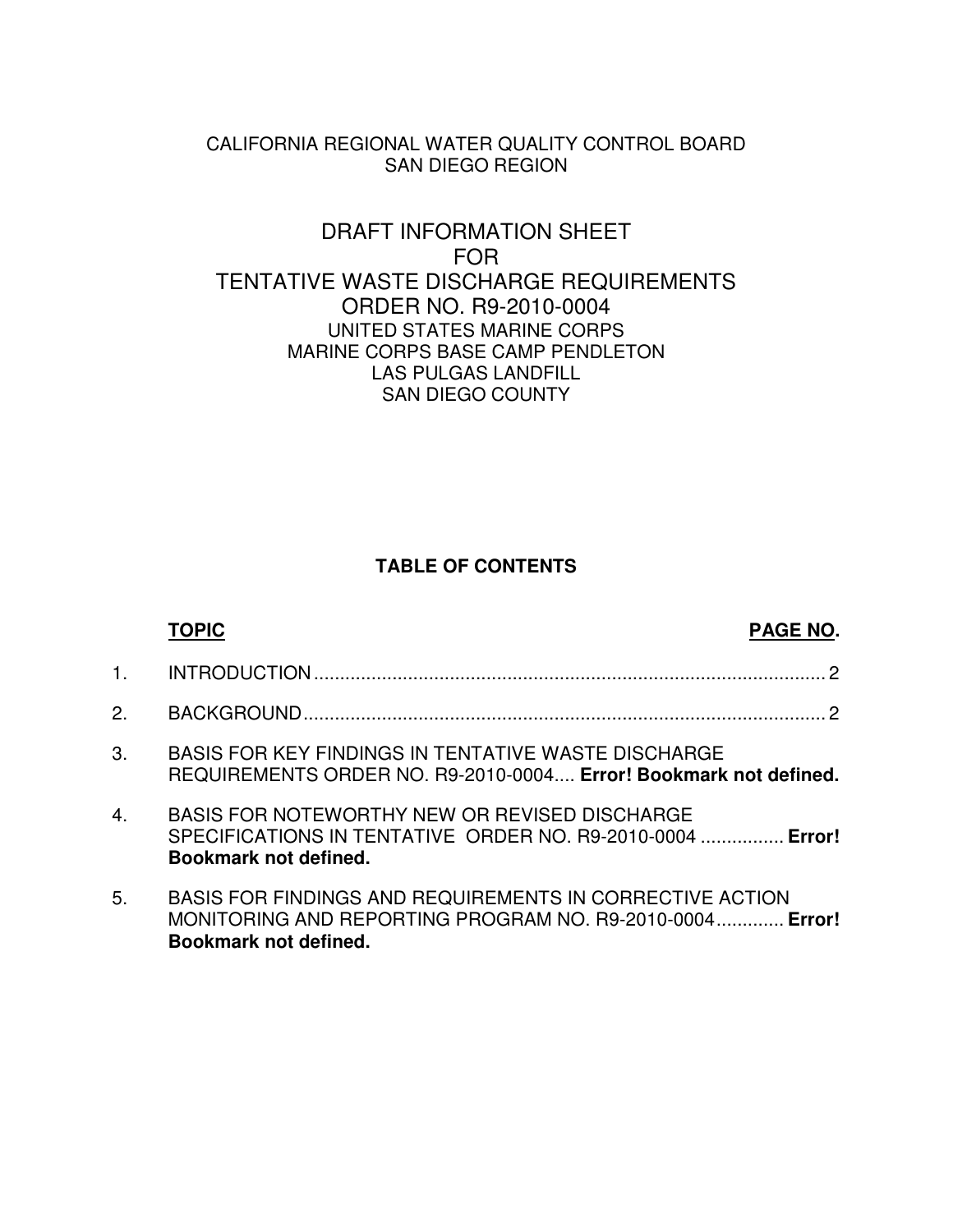# **INTRODUCTION**

The purpose of this Information Sheet is to summarize the information and technical analyses relied upon by the California Regional Water Quality Control Board, San Diego Region (San Diego Water Board) in developing the findings and discharge specifications in Tentative Order No. R9-2010-0004, Waste Discharger Requirements for the Las Pulgas Landfill, United States Marine Corps, Marine Corps Base Camp Pendleton, San Diego County.

This information sheet contains background information regarding significant changes to existing waste discharge requirements (WDRs), including construction requirements, slope stability, and corrective action. The Information Sheet also provides the justification for the enhancement of monitoring specifications to comply with corrective action and detection monitoring requirements in both State and federal regulations. The information in this document is too lengthy to reasonably present in the WDRs and the monitoring and reporting program (M&RP).

# **BACKGROUND**

The Las Pulgas Landfill is a municipal solid waste (MSW) landfill (Class III waste management unit). The facility is subject to both State and federal requirements regulating municipal solid waste (MSW) landfills.<sup>1</sup> The State Water Resources Control Board (State Water Board) adopted Resolution No. 93-62 in 1993, which requires waste discharge requirements (WDRs) for discharges at MSW landfills to apply both the California Code of Regulations (CCR) Chapter 15 (now CCR Title 27) and those applicable provisions of the federal MSW regulations that are necessary to protect water quality. As the agency responsible for implementing State Water Board Resolution 93- 62, San Diego Water Board incorporates the existing State and federal requirements into new WDRs to ensure compliance with all applicable regulations.

On May 10, 2000 the San Diego Water Board adopted Order No. 2000-54, "Waste Discharge Requirements for the United States Marine Corps, Marine Corps Base Camp Pendleton, Las Pulgas Landfill, San Diego County." Order No. 2000-54 incorporated both State and federal regulations and approved a 49.3-acre lateral expansion of the Landfill footprint. After failure of the existing composite liner system in the Phase 1 Unit, the Order was amended to revise composite liner and construction quality assurance (CQA) requirements (Addendum No. 1) on May 9, 2007.

The Basin Plan has established the following beneficial uses for groundwater and surface water in the San Onofre Hydrologic Area in which the Landfill is located:

| <b>Beneficial Uses</b>        | <b>Groundwater</b><br>(Las Pulgas HAS) | <b>Surface Water</b><br>(Las Flores Creek) |
|-------------------------------|----------------------------------------|--------------------------------------------|
| Municipal and Domestic Supply |                                        |                                            |
| <b>Agricultural Supply</b>    |                                        |                                            |

 $\overline{a}$ <sup>1</sup> MSW Landfills in California are subject to State regulations under California Code of Regulations (CCR) Title 27, and federal regulations under Code of Federal Regulations (CFR) Title 40.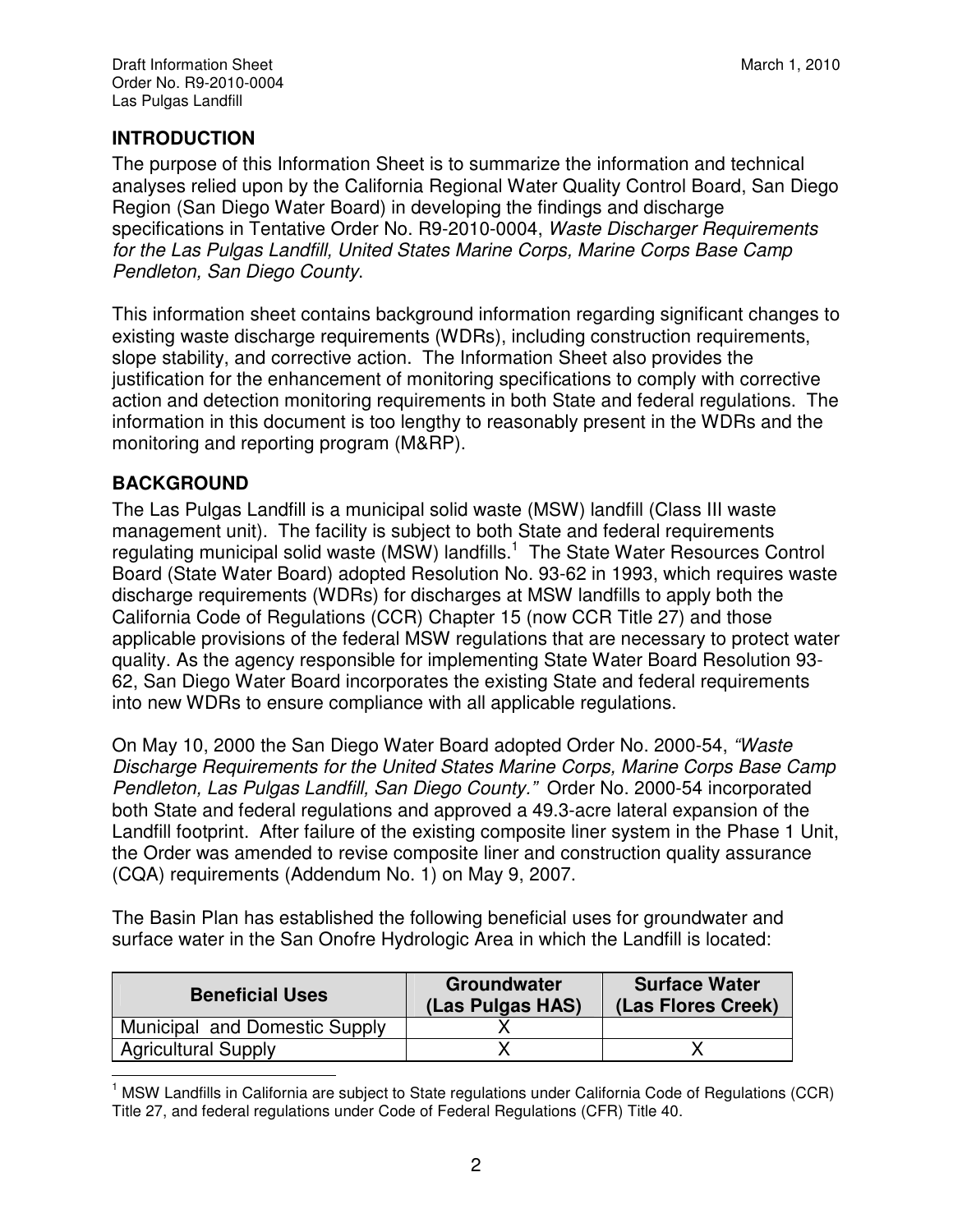| <b>Contact Water Recreation</b> |  |
|---------------------------------|--|
| Non-contact Water Recreation    |  |
| Warm Freshwater Habitat         |  |
| <b>Cold Freshwater Habitat</b>  |  |
| <b>Wildlife Habitat</b>         |  |
| Rare, Threatened, or            |  |
| <b>Endangered Species</b>       |  |

Past discharges of solid wastes into the unlined portion of the Las Pulgas Landfill have resulted in the release of waste constituents from the Landfill, creating a condition of pollution in groundwater resources located within the San Onofre Hydrologic subarea. The U.S. Marine Corps (USMC) reported that groundwater resources underlying the Las Pulgas Landfill contain the following categories of waste constituents: a total of 20 volatile organic constituents (VOCs), 12 semi-volatile organic constituents, 3 total petroleum hydrocarbons, 1 pesticide, and 24 inorganic compounds (24 metals and cyanide). The nature and extent of groundwater pollution is documented in the USMC's Remedial Investigation and Feasibility Study (RI/FS) report for Operable Unit No. 2 (dated September 23, 1996). The RI/FS further reports the following constituents were detected at concentrations exceeding applicable groundwater quality objectives:

| <b>Constituent of Concern</b> | <b>Water Quality</b><br>Objectives $(\mu g/I)$ |
|-------------------------------|------------------------------------------------|
| 1,2 Dichloroethane            | 0.5                                            |
| 1,2 Dichloroethene            | 0.5                                            |
| Benzene <sup>1</sup>          |                                                |
| <b>Carbon Tetrachloride</b>   | 0.5                                            |
| Vinyl Chloride <sup>1</sup>   | 0.5                                            |
| Methylene Chloride            | 76                                             |
| Tetrachloroethene             | 5                                              |
| 1,4 Dichlorobenzene           |                                                |

<sup>1</sup> the U.S. Environmental Protection Agency (USEPA) classifies benzene and vinyl chloride as known human carcinogens.

Twelve of the 25 inorganic constituents detected in groundwater monitoring samples from the Las Pulgas Landfill were determined to contain concentrations that were evaluated to be statistically elevated compared to background concentrations. The inorganic constituents with elevated concentrations included: aluminum, arsenic, beryllium, cadmium, chromium, copper, cyanide, mercury, molybdenum, silver, thallium, and zinc.

Based upon groundwater monitoring results reported to the San Diego Water Board in 2009, concentrations of VOCs and certain inorganic constituents in groundwater continue to exceed applicable water quality objectives in some downgradient monitoring wells: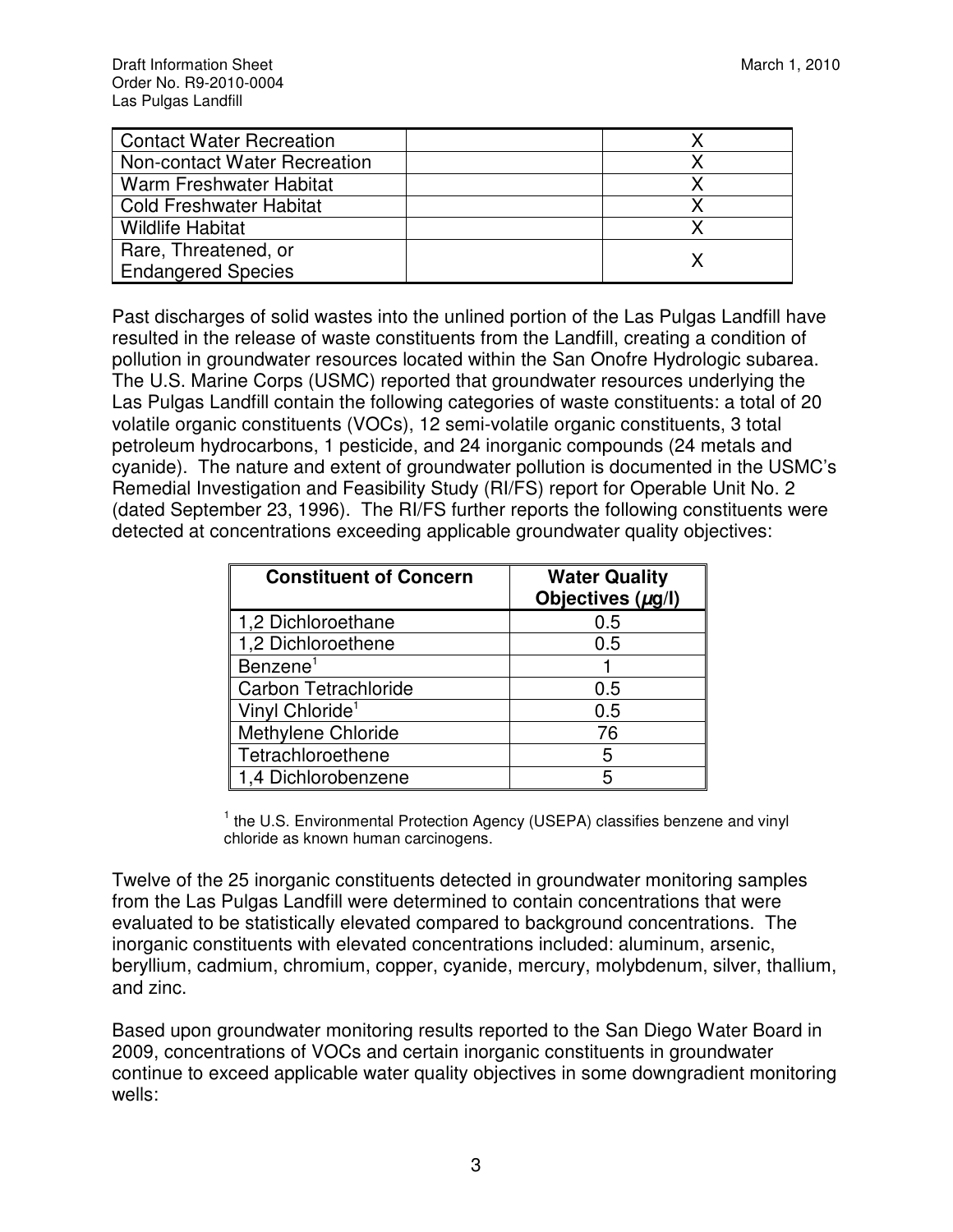| <b>Constituent of Concern</b>       | <b>Monitoring Well Number</b> |
|-------------------------------------|-------------------------------|
| 1,4-Dichlorobenzene                 | 8W-14B, 8W-17A                |
| <b>Total Dissolved Solids (TDS)</b> | 8W-06A, 8W-14B                |
| Sulfate                             | 8W-14B, 8W-17A, MW-2          |
| Chloride                            | 8W-17A                        |

Concentrations of VOCs in groundwater exceed the water quality objectives needed to support the beneficial uses of groundwater in the San Onofre Hydrologic subarea. To date, there is no indication that surface waters within the vicinity of the Landfill have been adversely impacted by the unauthorized release of waste constituents to groundwater.

Tentative Order No. R9-2010-0004 contains both State and federal MSW landfill requirements. If adopted, tentative Order No. R9-2010-0004 will supersede Order No. 2000-54 and revise waste discharge requirements for the Las Pulgas Landfill.

1. **LANDFILL EXPANSION (see Finding Nos. 10 and 11, Landfill Construction Specifications E.6, and Reporting Requirements H.3.** In 1998 the USMC proposed a 49.3 acre lateral expansion of the Las Pulgas Landfill, to be completed in six phases. Phase I of the expansion was completed in 1999 and constructed with an engineered alternative liner design. Due to problems associated with the construction of Phase I (see Enforcement Actions below), WDR Order No. R9-2010-0004 requires the remaining phases to be constructed with a prescriptive liner design.

Order No. R9-2010-0004 establishes construction and design requirements that are specific to Phase II of the expansion project. For each new proposed phase of expansion, the USMC is required to provide the San Diego Water Board with a preliminary design report which provides the engineering design plan and specifications for the new phase. If the proposed design for a new phase differs from the specifications found acceptable for Phase II, then Order No. R9-2010- 0004 will be modified to incorporate the changes.

2. **ENFORCEMENT ACTIONS (see Finding No. 21).** Since the adoption of waste discharge requirements (WDRs) Order No. 2000-54 in May 2000, the USMC has disposed of municipal solid waste into a lined expansion area (Phase 1) of the Las Pulgas Landfill. Phase 1 of the expansion project was completed in 1999 and constructed with an engineered alternative to the prescriptive standards for liner design. In April 2003, the San Diego Water Board observed conditions within the Phase 1 expansion area that indicated a problem with the liner system. Further site investigations conducted by the USMC confirmed defects in the composite liner system and faulty construction, and the USMC voluntarily shut down operations within Phase 1 in July 2003.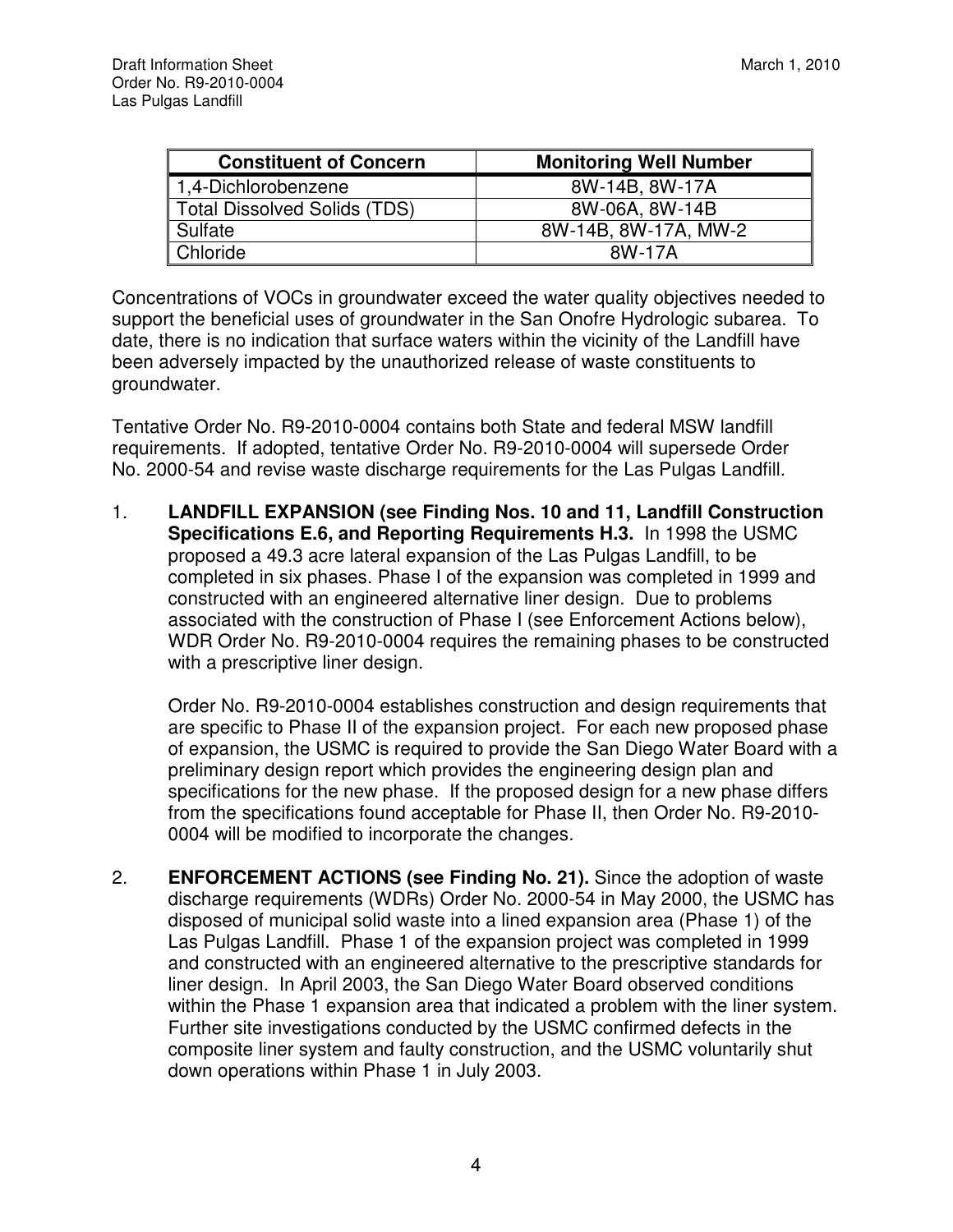The San Diego Water Board issued Cleanup and Abatement Order No. R9-2006- 0016, in January 2006, to the USMC for the development of a Corrective Action Plan for the Phase 1 expansion area. In March 2008 the San Diego Water Board concurred with the proposed Corrective Action Plan which includes the removal of waste from Phase 1, the destruction of the side-slope liner system, and an evaluation of the basal liner system to determine whether it is salvageable or needs to be replaced. As part of the Corrective Action Plan, the San Diego Water Board agreed that the USMC could delay the implementation of the Corrective Action Plan until the Phase 2 expansion area had been constructed. Thus, upon completion of Phase 2 construction activities, the USMC will implement the Corrective Action Plan for Phase 1.

 Problems associated with the liner construction also resulted in the San Diego Water Board amending WDR Order No. 2000-54 to require that all subsequent phases of expansion be constructed using the prescriptive liner design outlined in CCR Title 27, or a design that demonstrates it is more conservative than the prescriptive design. The December 2008 JTD provided an update of site conditions, and the design plan for the Phase 2 expansion area. The Phase II excavation area will cover approximately 17.6 acres, of which 12.3 acres will be lined. The Phase 2 liner design meets the performance standards of CCR Title 27 for a prescriptive design. Each subsequent expansion area, including the re-construction of Phase 1, will require an update to the JTD and a design report specific to that expansion area.

- 3. **CALIFORNIA ENVIRONMENTAL QUALITY ACT (see Finding No. 22).** In December 1997 Marine Corps Base Camp Pendleton prepared an Environmental Assessment (EA) pursuant to the requirements of the National Environmental Policy Act (42 U.S.C. section 4321 et seq.). The EA and Finding of No Significant Impact (FONSI) were submitted to the State Clearinghouse and Planning Unit of the Governor's Office of Planning and Research in accordance with California Environmental Quality Act (CEQA) guidelines. The EA and FONSI were not challenged during the public review period by the San Diego Water Board, the public or other interested parties, prior to the adoption of Order No. 2000-54 on May 10, 2000.
- 4. **LANDFILL GASES (see Landfill Operation Specifications D.1).** The Las Pulgas Landfill does not currently have a landfill gas extraction system. However, in accordance with CCR Title 27, sections 20917 through 20939, the USMC is required to construct a series of landfill gas monitoring probes at 1,000 foot intervals around the perimeter of the Las Pulgas Landfill footprint during the construction of the Phase II expansion area of the Landfill.

Surface emission monitoring at the Landfill has been performed since October 1998. Consistent with CCR Title 27, sections 20919 and 20919.5, methane monitoring at the perimeter boundary, within facility structures, and on the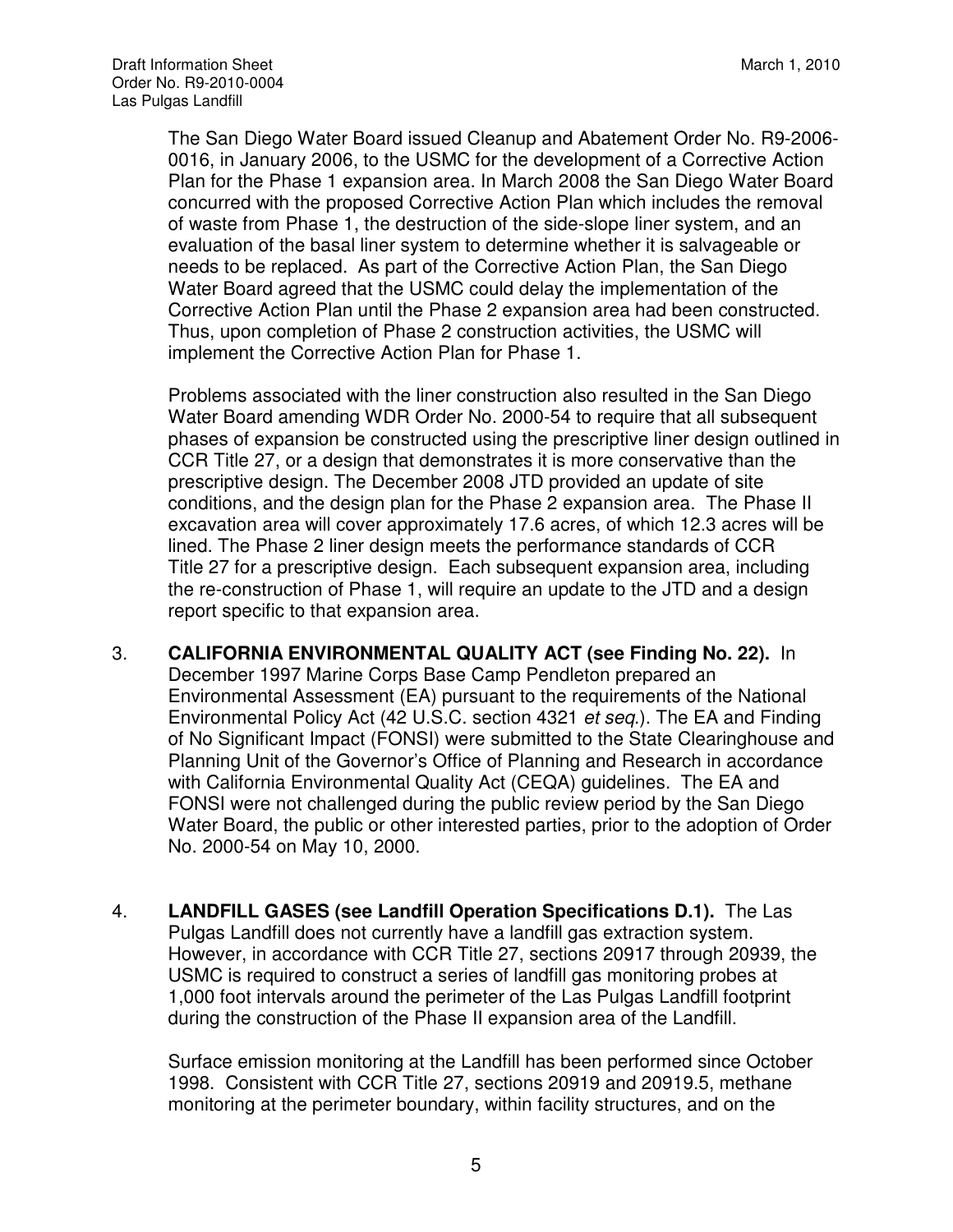surface of the Landfill is conducted quarterly and reported to the San Diego County Local Enforcement Agency (LEA).

CCR Title 27 was revised to include landfill gas monitoring and control regulations for active landfills [CCR Title 27, section 20917-20939] in September 2007. As part of the new regulations, dischargers are required to submit a Landfill Gas Program Plan, demonstrating compliance with the new monitoring criteria, to be approved by the California Department of Resources Recycling and Recovery<sup>2</sup> (CalRecycle).

The USMC submitted a report to the LEA entitled, "Final Work Plan: Methane Perimeter Monitoring Network at Las Pulgas Landfill" on June 3, 2009. This report describes the proposed activities for design, construction, and monitoring of ten new perimeter landfill gas probes at the Las Pulgas Landfill. On June 30, 2009 the LEA approved the plan and subsequently submitted its recommendations to the CalRecycle for concurrence. By letter dated July 14, 2009 the CalRecycle concurred with the LEA's approval of the plan, allowing the USMC to move forward with implementation of the work plan and the installation of the landfill gas monitoring network. The LEA will provide oversight of the landfill gas monitoring program at the Landfill as required by CCR Title 27.

5. **SLOPE STABILITY (see Construction Specification E.4).** CCR Title 27, section 21750(f)(5) requires dischargers who are proposing to construct a lined landfill to complete a slope stability analysis to ensure the integrity of the landfill, including the foundation, final slopes, and containment structures under both static and seismic (earthquake) conditions, for the life of the landfill. The analysis must include the strength parameters used in the analysis, a discussion of the method of analysis for calculating the factor of safety (1.5 or greater), the expected peak ground acceleration associated with the maximum credible earthquake (MCE) or maximum probable earthquake (MPE) (for the active fault in closest proximity to the facility), and a description of the assumptions used in the analysis (i.e., height of fill, slope-and-bench configuration, etc). The analysis must identify the critical slope, anticipated and critical failure surfaces, the calculations used to identify the critical slope and failure surface, and how the strength parameters used in the analysis were derived (i.e., published data, or field or lab testing of site-specific samples).

A slope stability analysis takes into account site-specific characteristics and conditions, and incorporates that information into a computer model which predicts the shaking and ground movement expected to occur at the facility during an MCE or MPE. The model is chosen based upon site conditions and characteristics, and runs a series of calculations to produce a factor of safety based on the ratio of the driving forces to the resisting forces on a slope subject to seismic loading. CCR Title 27, section 21750(f)(5)(C) requires the slopes to

**EXECUTE:**<br><sup>2</sup> Previously known as the California Integrated Waste Management Board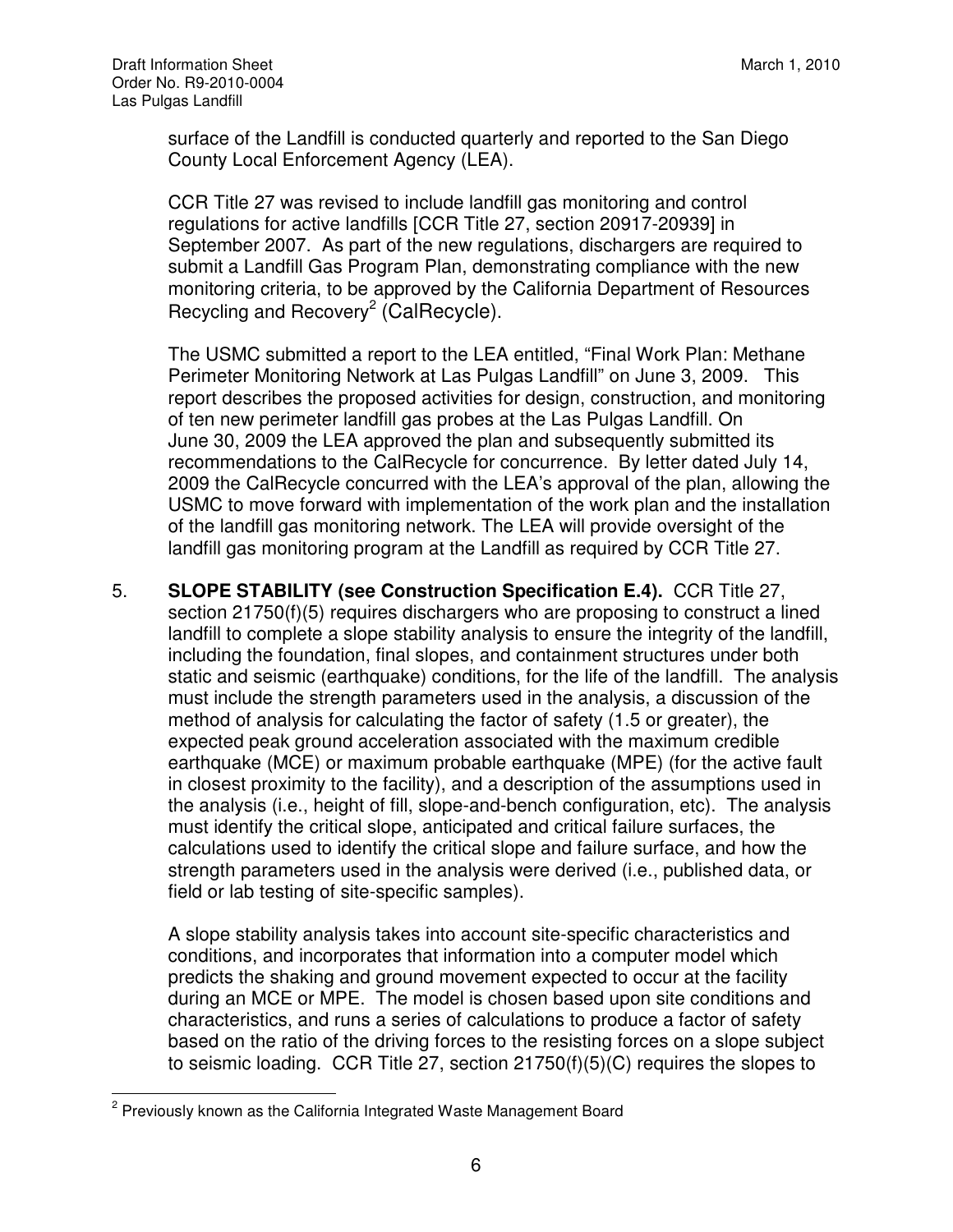meet a factor of safety of at least 1.5 under seismic conditions. If a dynamic factor of safety of 1.5 cannot be achieved, the USMC can utilize a more rigorous analysis which calculates the permanent displacement, or movement that would be associated with an MCE or MPE on the nearest active fault. The standard of practice for the State of California is that the permanent displacement for a liner system cannot exceed six inches.

The San Diego Water Board typically requires an analysis using the most conservative parameters available. In this case, the USMC was required to complete the analysis using parameters that include a cohesion value of zero for the side slopes, the yield (residual) acceleration, $3$  and saturated conditions.

 As part of the Joint Technical Document (JTD), the USMC submitted a report entitled "Las Pulgas Landfill, Phase II Composite Liner System Design Report." This report contains information specific to the development of Phase II, including erosion and drainage controls, liner and leachate collection system designs, subdrain design, and a geotechnical analysis evaluating the stability of temporary and final slope designs under both static and seismic loading conditions. The strength parameters and peak acceleration used in the analysis are provided in **Attachment No. 1** to this Information Sheet.

The static factor of safety was calculated using Spencer's limit equilibrium method, a method considered appropriate by both the San Diego Water Board and the consultants at KLM (Certified Engineering Geologists) performing the analysis, and acceptable for the conditions at the Las Pulgas Landfill. This analysis takes into account the various orientations of potential failure surfaces occurring in non-homogeneous materials. This analysis yielded factors of safety along critical cross sections of 3.165 and higher.

For the seismic stability analysis, a seismic coefficient for an MPE event was calculated for the Holocene age Newport-Inglewood Offshore Fault, the closest active fault in proximity to the Las Pulgas Landfill. The analysis was performed for critical cross sections of cut slopes that will be temporarily exposed prior to placement of waste, as well as for slopes temporarily exposed during the placement of waste. For this analysis the USMC performed an analysis consistent with the Division of Mines and Geology (DMG) Special Publication 117 (2002), "Guidelines For Analyzing and Mitigating Landslide Hazards in California." A site-specific seismic coefficient was calculated based upon the Guidelines, which is an estimation of the yield (residual) acceleration expected to conservatively result in a given displacement of 6 inches, when the factor of safety is 1.5. The analysis completed for the Las Pulgas Landfill achieved a factor of safety of at least 1.5 for each cross section and thus, a permanent deformation/displacement analysis was not required.

**EXECUTE:**<br><sup>3</sup> The yield (residual) acceleration is the minimum seismic acceleration needed to produce instability within the soil mass or liner system under specific conditions.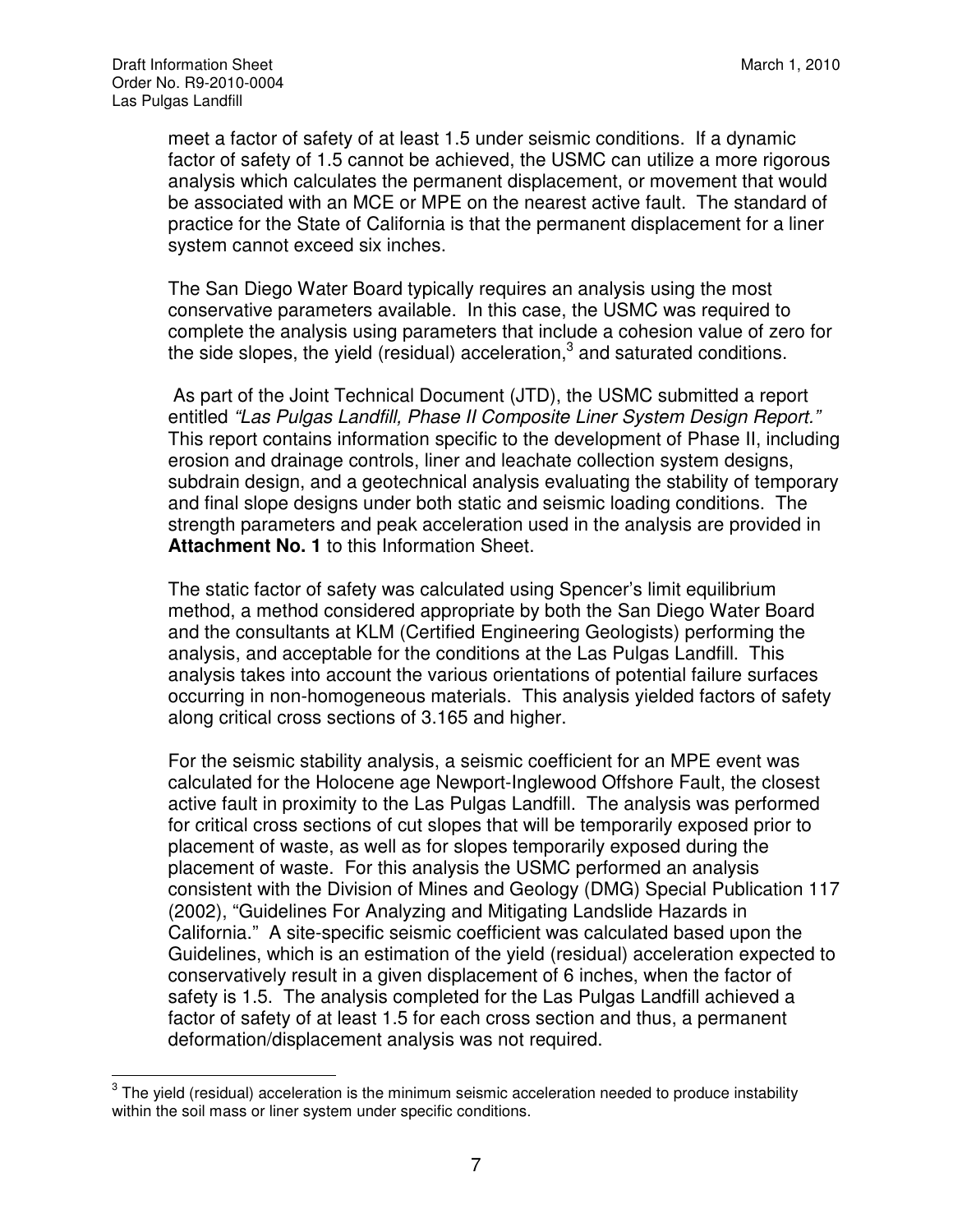6. **Justification for Corrective Action Monitoring.** CCR Title 27, section 20385 requires dischargers to institute an evaluation monitoring program in accordance with the requirements set forth in CCR Title 27, section 20425, whenever there is measurably significant evidence that a release has occurred at a site. When this Site was regulated under the Installation Restoration (IR) Program (1980s and 1990s), the USMC completed a series of investigations specific to the release from the Landfill. These investigations included a delineation of the nature and extent of the release, both vertically and horizontally, completion of a Feasibility Study, and the proposal of several corrective action measures for the Landfill. Prior to corrective actions being initiated at the Site, the Las Pulgas Landfill was removed from the IR Program and from then on has been regulated under the solid waste regulations found in Title 27. After a thorough review of the investigations and studies completed under the IR program, the San Diego Water Board found that the steps taken during the investigation closely paralleled the steps required under Title 27, and thus, the USMC had satisfied the requirements for an Evaluation Monitoring Program.

CCR Title 27, section 20385(a)(4) requires a discharger to implement a corrective action monitoring program in accordance with the requirements set forth in CCR Title 27, section 20430, once the San Diego Water Board determines that an assessment of the nature and extent of the release and the design of a Corrective Action Program have been satisfied. In 1987 and 1989 the USMC conducted a Solid Waste Assessment Test (SWAT) investigation which indicated that waste constituents were present in the alluvial and bedrock aquifers beneath the Las Pulgas Landfill. The presence of these constituents in groundwater established the need for the USMC to complete the requirements for an Evaluation Monitoring Program [CCR Title 27, section 20385(a)(4)] and subsequently to implement the requirements of a Corrective Action Monitoring Program [CCR Title 27, section 20430]. Based on the information provided in previous reports (see Basis for Finding No. 5 below), the USMC has satisfied the requirements of CCR Title 27, section 20385(a)(4) by delineating the nature and extent of the release, completing a feasibility study, and proposing corrective action alternatives for the Las Pulgas Landfill.

Similar to the requirements in CCR Title 27, the federal regulation in 40 CFR Part 258.55 requires the discharger to delineate the nature and extent of the release and propose corrective action measures to remediate groundwater contamination at the Site. The presence of waste constituents in groundwater established the need for the USMC to complete the requirements for an Assessment Monitoring Program (40 CFR, Part 258.55) including the assessment of corrective action measures and the selection of a remedy.

During a site investigation conducted between 1987 and 1989, contaminants were discovered in both the alluvial and bedrock aquifer downgradient of the Landfill. Investigations of conditions at the Las Pulgas Landfill were conducted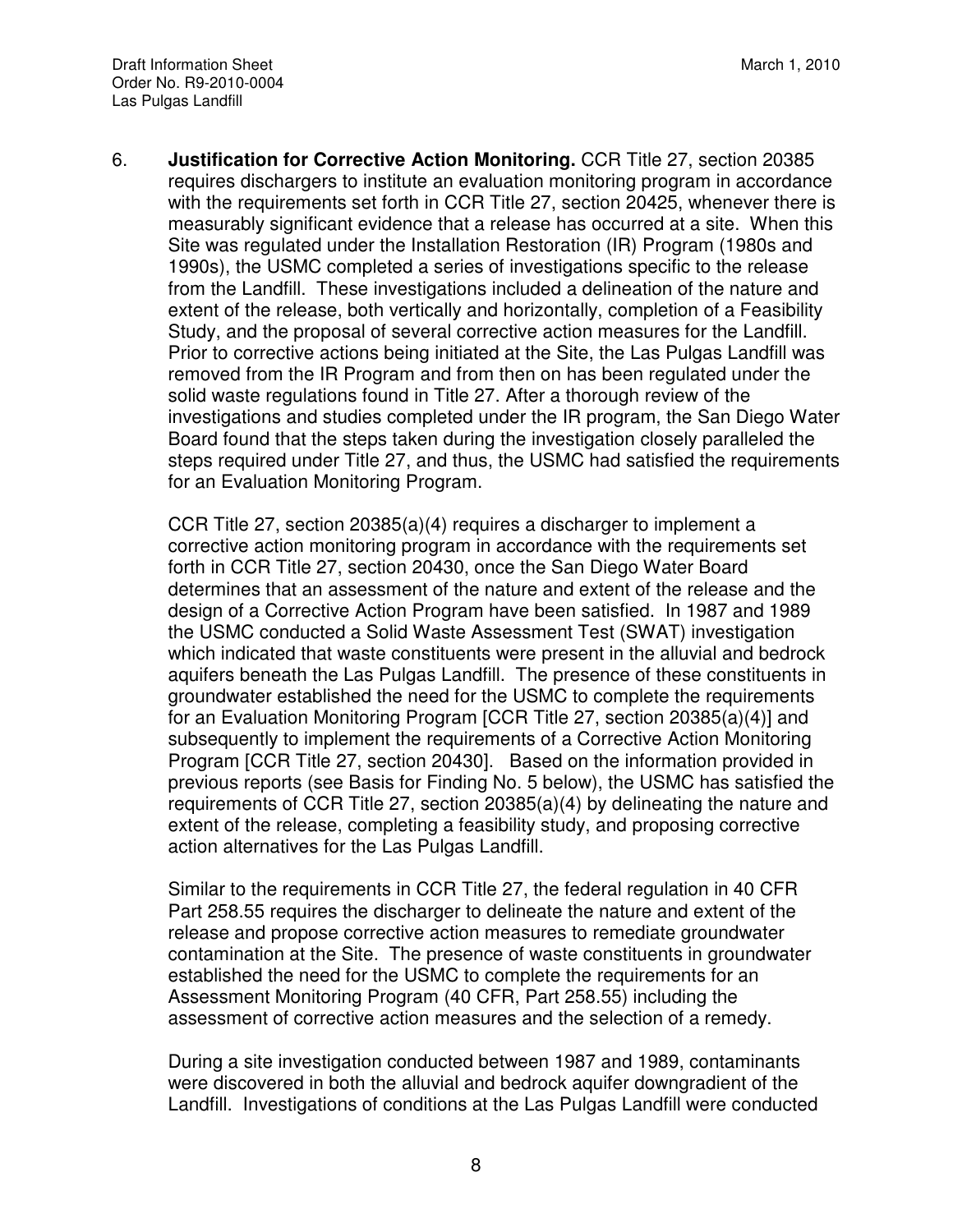under the Installation Restoration Program, following procedures required by the Comprehensive Environmental Responses, Compensation and Liability Act (CERCLA), between 1989 and 1996. In response to the release, the USMC conducted a Remedial Investigation  $(RI)^4$  in three phases to evaluate the extent of groundwater contamination. As a result of the investigation, the USMC implemented a Corrective Action Monitoring Program and implemented the preferred corrective action alternative of monitored natural attenuation.<sup>5</sup>

Between 1992 and 1995 the USMC conducted a Remedial Investigation in threephases to determine the nature and extent of groundwater contamination downgradient of the Landfill. During these investigations, additional groundwater wells were installed and sampled to verify the vertical and lateral extent of contamination. The results of these investigations were presented with a Feasibility Study, presenting potential corrective action measures for the remediation of contaminated groundwater at the Las Pulgas Landfill.

In 1996 the Federal Facilities Agreement (FFA) Team<sup>6</sup> determined that regulating an active landfill facility under the CERCLA program was inappropriate. The Las Pulgas Landfill was removed from the CERCLA program in 1997, and placed into the Land Disposal Program where it is regulated by the San Diego Water Board and CalRecycle.

Although the investigation and delineation of the release, and development of corrective measures/remedial actions occurred while the Las Pulgas Landfill was regulated under the CERCLA program; the investigation progress and evaluation of corrective action measures parallel the steps required by CCR Title 27, section 20425 and 40 CFR Part 258.55.

The USMC proposed monitored natural attenuation as the preferred corrective action measure for the Las Pulgas Landfill and implemented a Corrective Action Monitoring Program in 1997. The USMC has been monitoring waste constituents and their attenuation through natural processes since 1996. VOCs continue to be detected in groundwater samples collected from several downgradient groundwater monitoring wells. Concentrations of the detected VOCs are generally stable to decreasing, indicating that monitored natural attenuation is effective.

 $\overline{\phantom{a}}$ <sup>4</sup> IT Corporation, 1996, "Marine Corps Base Camp Pendleton, Remedial Investigation and Feasibility Study for Operable Unit 2: Site 8 and 22/23 Area Sites." Dated September 23, 1996.

<sup>5</sup> Camp Pendleton Marine Corps Base, EPA ID: CA2170023533, "Record of Decision, Operable Unit 02, Camp Pendleton, CA", dated September 30, 1997.

 $^6$  The Federal Facilities Agreement (FFA) Team consists of representatives of the USMC, Naval Facilities Engineering Command, US Environmental Protection Agency, Department of Toxic Substances Control and San Diego Water Board, who jointly oversee all environmental activities conducted under the Installation Restoration Program at Camp Pendleton.